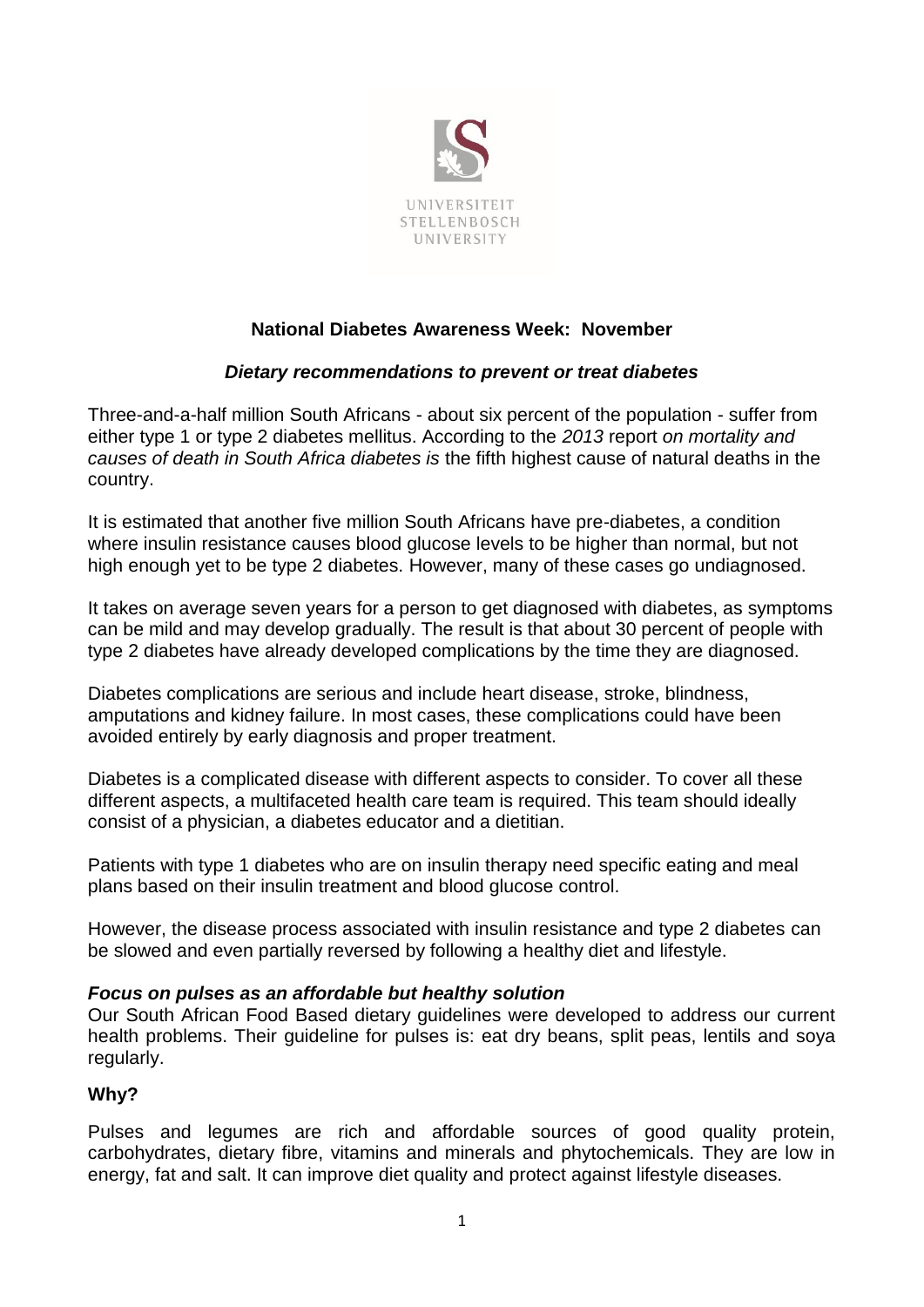A high dietary intake of phytochemicals with vegetables, fruits, nuts, legumes and whole grain is associated with a reduced risk for diabetes and other diseases. Approximately half a cup of dry beans or peas results in higher intakes of fibre, protein, folate, zinc, iron and magnesium with lower intakes of saturated fat and total fat. Increased consumption of dry beans and peas-economical and nutrient-rich foods could improve the diet quality of South Africans.

Several studies showed the beneficial effects of pulses on cardiovascular disease risk factors, and the metabolic syndrome and diabetes. For example consumption of five cups per week of pulses (peas, chickpeas, navy beans, and lentils) over eight weeks in an *ad libitum* diet reduced the risk factors of the metabolic syndrome.

In a meta-analysis including 11 clinical trials, the intake of non-soy legumes reduced total cholesterol, LDL cholesterol, and triglycerides by 7%, 6%, and 17%, respectively, without significant changes in body weight. Short-term studies have demonstrated that legume consumption lowers blood glucose and insulin responses and increases insulin sensitivity when compared with white bread or pasta. Finally, a higher intake of legumes also reduces colorectal cancer risk as shown in a recent meta-analysis including 14 cohort studies.

### **15 dietary recommendations to prevent and treat diabetes**

- 1. The dietary guidelines for diabetic people are based on the guidelines for healthy people without diabetes. Variety means eating different foods within a meal, on different days and preparing food in different healthy ways. This ensures that our diet contains sufficient nutrients and that it is more enjoyable.
- 2. As little as five to ten percent weight loss improves insulin resistance, therefore overweight and obese diabetics should be advised to lose weight.
- 3. Eat at least three balanced meals per day.
- 4. Drink at least six to eight glasses of water per day.
- 5. Increase you fibre intake: eat whole wheat bread instead of white bread; eat oats, oat bran, or whole wheat cereals e.g. high-fibre cereal for breakfast; eat lots of vegetables and fruit; eat legumes regularly (peas, lentils, beans and soya), and include barley, samp, brown rice and whole wheat pasta in your diet.
- 6. Diabetic patients may benefit from low GI / GL foods as long as they are incorporated into a balanced diet, and the use of high fat low GI food items and a general disregard to portion sizes is avoided.
- 7. Limit your fat intake, especially saturated- and trans fats (animal fats, full cream dairy products, chocolate, coconut, hard margarine, full cream products, baked goods for example. pies and cookies] and palm oils [e.g. coffee creamers and artificial cream). Rather include more mono-unsaturated fats in limited amounts in your diet (e.g. use canola oil or olive oil instead of sunflower oil, spread avocado or peanut butter instead of margarine on bread).
- 8. Eat fish two to three times per week and chicken more regularly than red meat.
- 9. Small portions of meat can be eaten daily. Replace meat more frequently with fish, chicken and legumes (peas, beans, lentils and soy and eggs). Polonies, viennas and sausages are not healthy; rather eat beans, eggs, nuts, peanut butter or lentils.